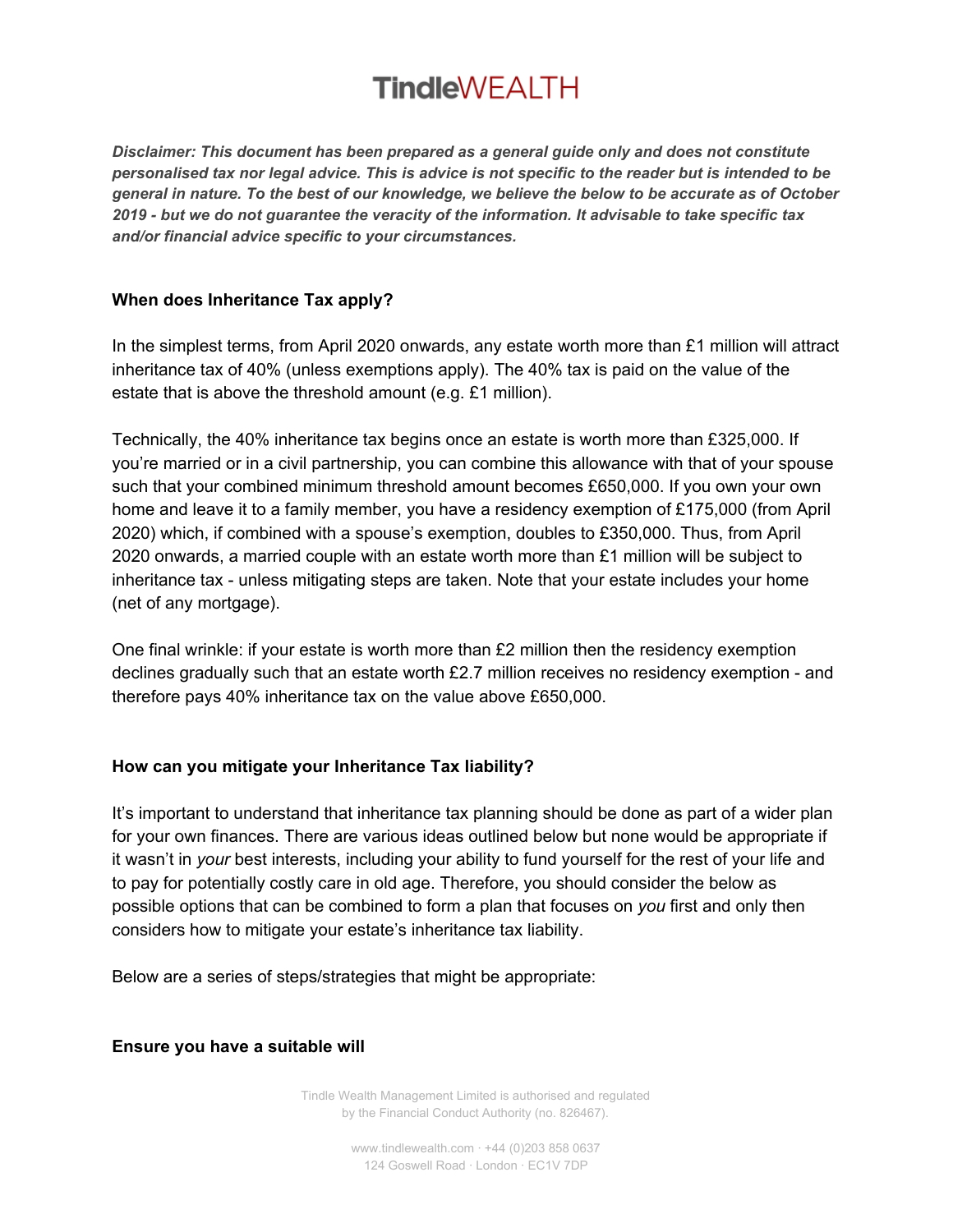An up-to-date will is fundamental to inheritance tax planning. For one, the residence exemption outlined above only applies if your home is left directly to your descendant(s). Many older wills hold assets in trust meaning that your estate would likely lose out on this valuable exemption.

Drafting a new will or updating an existing will is relatively easy to do - and absolutely essential to minimising your estate's inheritance tax.

### **Lifetime gifts**

Giving away your money or assets is perhaps the most straightforward way of reducing your inheritance tax liability. Larger gifts are 'potentially' exempt from inheritance tax, provided you survive for at least seven years from the time at which you give the gift.

There may be other reasons that you would like to give away money including, for example, to contribute to your children or grandchildren's pension (which is often a good way to support your offspring without simply giving them a lump of cash). Similarly, you may wish to contribute to a grandchildren's 'Help to Buy' ISA or Junior ISA.

All of these gifts would be exempt from inheritance tax if you survived for at least seven years from the time of the gift. However, it is of course imperative that you do not give away *too much* - as you may need the money in older age to pay for your lifestyle and potentially to fund expensive care.

#### **Gifts from income**

Provided a gift is made as part of a regular pattern of giving and is funded from actual income (and not, for example, by selling assets) which exceed your own requirements, the gift is free of inheritance tax.

This can be a very useful exemption to utilise but it requires clear evidence that the gifting was regular and came from income - otherwise HMRC may demand inheritance tax be paid by those to whom you have made the gift (if you pass away up to seven years after the gift was made).

### **Charitable Giving**

All gifts to charity are free of inheritance tax. Furthermore, if at least 10% of your estate is left to charity then the rate of inheritance tax applied to the portion of your estate that is liable for inheritance tax is reduced from 40% to 36%.

> Tindle Wealth Management Limited is authorised and regulated by the Financial Conduct Authority (no. 826467).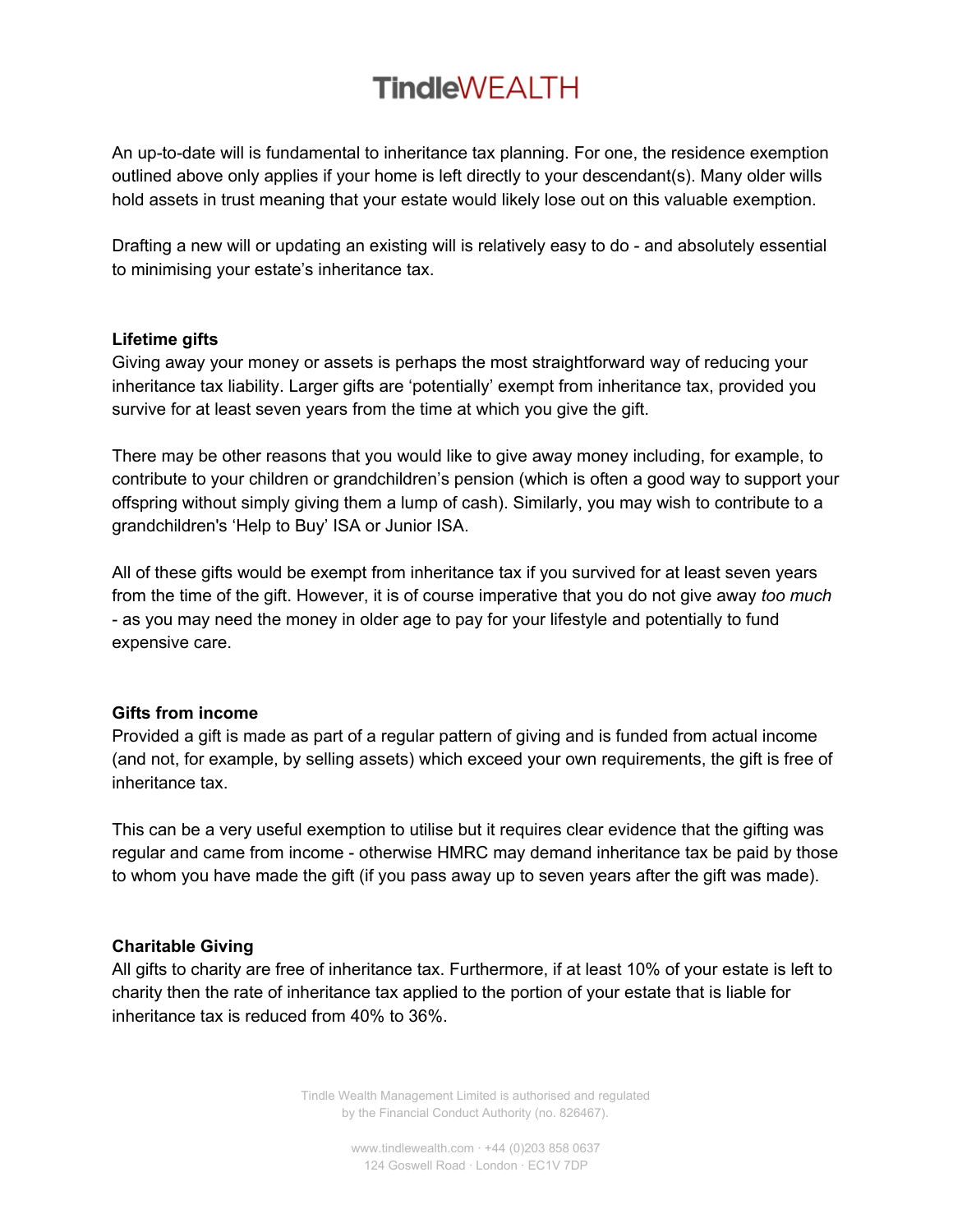### **Make use of pensions**

Pensions are (usually) free of inheritance tax. For this reason, they are often an exceptionally good way to both protect your future standard of living and to ensure that your beneficiaries are protected from the 40% inheritance tax. It is therefore sometimes advisable *not* to draw on your pension until necessary so that you spend money that is subject to inheritance tax. **Such a strategy is often contrary to the perceived wisdom and is one of the most overlooked strategies that we encounter.**

### **The use of trusts**

Trusts are not just for the uber-wealthy. In fact, they often form an integral part of inheritance tax planning. You may be surprised at just how many 'normal' people utilise them.

A popular structure is a 'discretionary gift trust' which sets up a separate legal entity that both pays you an ongoing income and protects your assets from inheritance tax. Importantly, this structure allows you to continue to receive income from your assets while protecting them from the 40% inheritance tax charge.

Trusts can also be used to do things like protect your children/grandchildren or other beneficiaries from potential marital disputes and/or to delay giving money to your beneficiaries until they are at a more appropriate age. Similarly, they can be used to protect your own financial legacy if your surviving spouse remarries.

### **Life insurance**

Life insurance is often used to negate an immediate inheritance tax liability. For example, if you own a holiday home and you were to pass away, your heirs may have to pay 40% of the value of that holiday home to HMRC. A life insurance policy that is, crucially, written in trust can be used to pay the inheritance tax - allowing your beneficiaries to keep the holiday home for their benefit.

You might want to purchase life insurance in order to protect your assets from a potential immediate inheritance tax liability and then reduce that life insurance as, over time, adroit planning reduces your potential inheritance liability.

### **Business Property Relief**

Shares in certain businesses are free of inheritance tax. A number of companies that are listed on the AIM stock market (which is essentially London's 'junior' stock market) do not attract

> Tindle Wealth Management Limited is authorised and regulated by the Financial Conduct Authority (no. 826467).

> > www.tindlewealth.com · +44 (0)203 858 0637 124 Goswell Road · London · EC1V 7DP